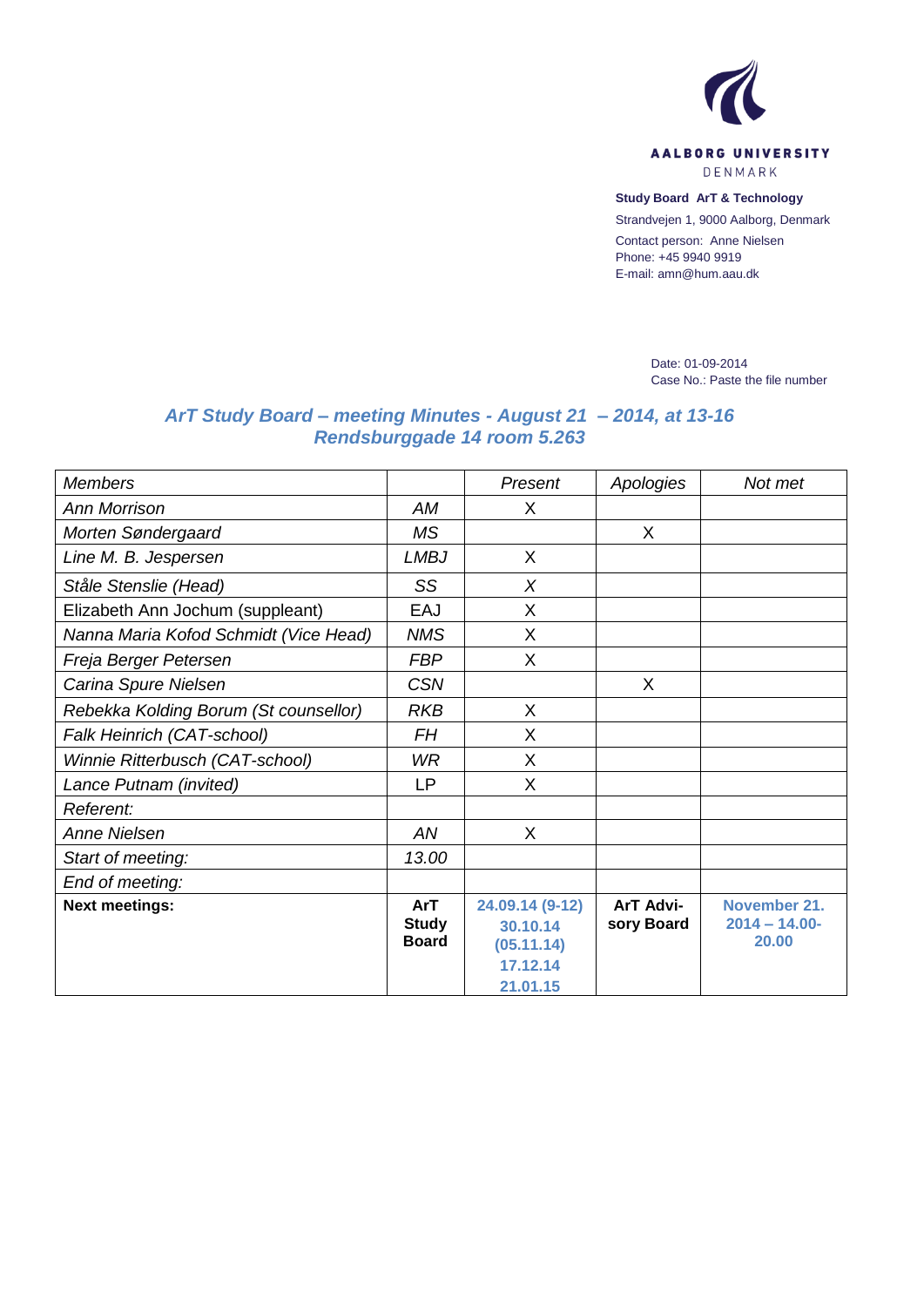

## Agenda

| Item.          | Subject:                                                                                                                                                                                          |          |            |               |                |
|----------------|---------------------------------------------------------------------------------------------------------------------------------------------------------------------------------------------------|----------|------------|---------------|----------------|
|                |                                                                                                                                                                                                   |          |            |               |                |
|                |                                                                                                                                                                                                   | Attached | nformation | <b>Debate</b> | Decision       |
| $\mathbf{1}$   | <b>Approval of Agenda.</b>                                                                                                                                                                        |          |            |               | $\overline{X}$ |
|                | Point 5 was changed to status of proposal.                                                                                                                                                        |          |            |               |                |
|                | Hereby the Agenda was approved.                                                                                                                                                                   |          |            |               |                |
| $\overline{2}$ | Approval of Minutes - meeting May 14, 2014.                                                                                                                                                       | X        |            |               | X              |
|                | Was approved.                                                                                                                                                                                     |          |            |               |                |
| 3              | News:                                                                                                                                                                                             |          |            |               |                |
|                | <b>Head of Study (SS)</b>                                                                                                                                                                         |          |            |               |                |
|                | Erasmus Program<br>See news from CAT-School.                                                                                                                                                      |          | X          |               |                |
|                | During Fall 14 an informative meeting for the students will be held.                                                                                                                              |          |            |               |                |
|                | Start of study (program 02.09.2014 at 12.30-14.30)<br>$\overline{\phantom{a}}$                                                                                                                    |          |            |               |                |
|                | The Dean will come and make a short welcome.<br>The ArT Event Committee will make a "donation bar" with coffee and<br>softdrink.                                                                  |          |            |               |                |
|                | Orientation about meeting with the dean about the STÅ situation                                                                                                                                   |          | X          |               |                |
|                | Because of low production of STÅ the hours for the study has been cut                                                                                                                             |          |            |               |                |
|                | down. - Therefore the board has to make a plan to get more students at<br>ArT and to take measures so that as many as possible continue the study.                                                |          |            |               |                |
|                | ArT gets fewer students than ever before this year - which causes a gen-<br>eral cut back.                                                                                                        |          |            |               |                |
|                | To adapt $-$ it has been necessary to change the budget for teaching $-$ i.e.                                                                                                                     |          |            |               |                |
|                | all courses will be of 8 hours instead of 12 hours/lessons.<br>A big challenge is the high drop-out rate $-$ and to lower this.                                                                   |          |            |               |                |
|                | Supervision will be as in spring 2014 - paid by 0,7 hours/STÅ/Student.                                                                                                                            |          |            |               |                |
|                | Institute for Media Technology will give 3 hours/lesson (last hour pro bo-<br>no)                                                                                                                 |          |            |               |                |
|                | Institure for COMmunication will give 2 hours/lesson                                                                                                                                              |          |            |               |                |
|                | This will be negotiated and clarified before next semester - spring 15.<br>SS is having a meeting with all ArT teachers and supervisors next week to<br>work out a study plan with high activity. |          |            |               |                |
|                | The board discussed what to do with the 50% of the applicants that were                                                                                                                           |          |            |               |                |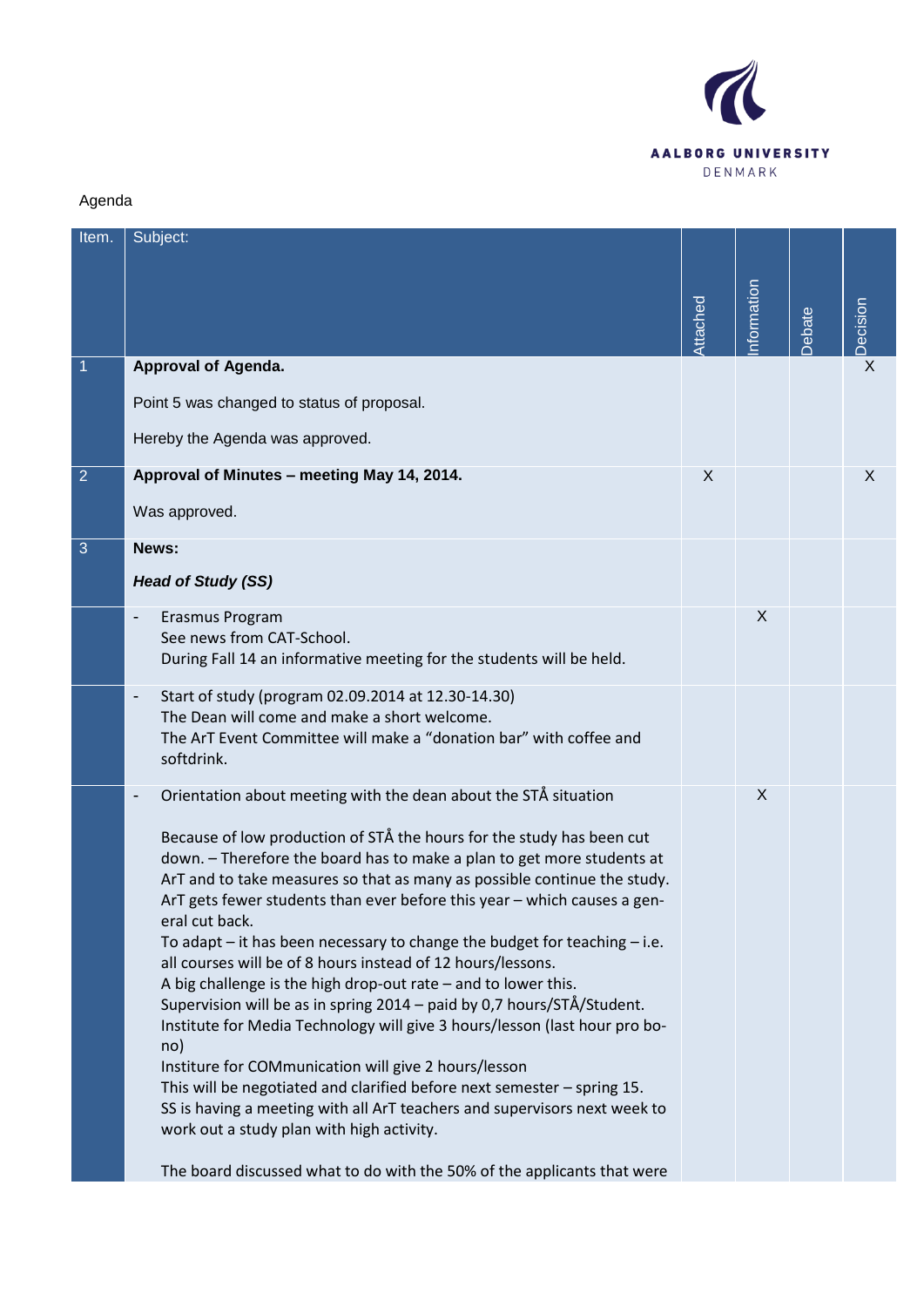

| Item. | Subject:                                                                                                                                                                                                                                                                                                                                                                                                              |          |            |        |          |
|-------|-----------------------------------------------------------------------------------------------------------------------------------------------------------------------------------------------------------------------------------------------------------------------------------------------------------------------------------------------------------------------------------------------------------------------|----------|------------|--------|----------|
|       |                                                                                                                                                                                                                                                                                                                                                                                                                       |          |            |        |          |
|       |                                                                                                                                                                                                                                                                                                                                                                                                                       | Attached | nformation |        | Decision |
|       |                                                                                                                                                                                                                                                                                                                                                                                                                       |          |            | Debate |          |
|       | not accepted. - LMBJ, FBP, NMKS and AN will contact HUM-FAK to<br>change the admission requirements $-$ it is a huge problem that students<br>must have 2 <sup>nd</sup> language on level A. WBR points out that the group shooul<br>consult the Faculty in order to have information regarding the procedure<br>for a potential change of the admission requirements. Point is to be dis-<br>cussed at next meeting. |          |            |        |          |
|       | Important that ArT bachelors stay in contact with the study - and for ArT<br>to know what they are doing after AAU. LMBJ, EAJ and RKB will look into<br>this and make a presentation for next meeting.                                                                                                                                                                                                                |          |            |        |          |
|       | PR/Propaganda group - SS, FRB.                                                                                                                                                                                                                                                                                                                                                                                        |          |            |        |          |
|       | Economy<br>$\overline{\phantom{0}}$<br>Postponed for next meeting.                                                                                                                                                                                                                                                                                                                                                    |          |            |        |          |
|       | Information in general<br>$\overline{a}$<br>Installation space - ground floor - how do ArT act to use this space. AN<br>has become a member of house council at RDB14 and will ask about this<br>next meeting.                                                                                                                                                                                                        | X        |            |        |          |
|       | Plotter where we can print large posters (are placed in room 5.268) and<br>at uniprint uniprint@adm.aau.dk.                                                                                                                                                                                                                                                                                                           |          |            |        |          |
|       | The board must work with the semester evaluation and see to that the<br>comments are being taken into account before the next semester is de-<br>scribed. Also it has to be discussed at the teacher meetings.                                                                                                                                                                                                        |          |            |        |          |
|       | <b>Relate (SS)</b>                                                                                                                                                                                                                                                                                                                                                                                                    |          |            |        |          |
|       | no news                                                                                                                                                                                                                                                                                                                                                                                                               |          |            |        |          |
|       | <b>Students</b>                                                                                                                                                                                                                                                                                                                                                                                                       |          |            |        |          |
|       | New chairman for the students will be NMKS.                                                                                                                                                                                                                                                                                                                                                                           |          |            |        |          |
|       | <b>Students Supervisors (NMKS/RKB)</b>                                                                                                                                                                                                                                                                                                                                                                                |          |            |        |          |
|       | Moved to room 2.250 - sharing the room with HUM-INF                                                                                                                                                                                                                                                                                                                                                                   |          |            |        |          |
|       | <b>CAT-school (FH/WRB)</b>                                                                                                                                                                                                                                                                                                                                                                                            |          |            |        |          |
|       | Erasmus + Joint Master in Media Arts Cultures.                                                                                                                                                                                                                                                                                                                                                                        |          |            |        |          |
|       | In cooperation with Danube Universität- Krems in Austria, City University Hong                                                                                                                                                                                                                                                                                                                                        |          |            |        |          |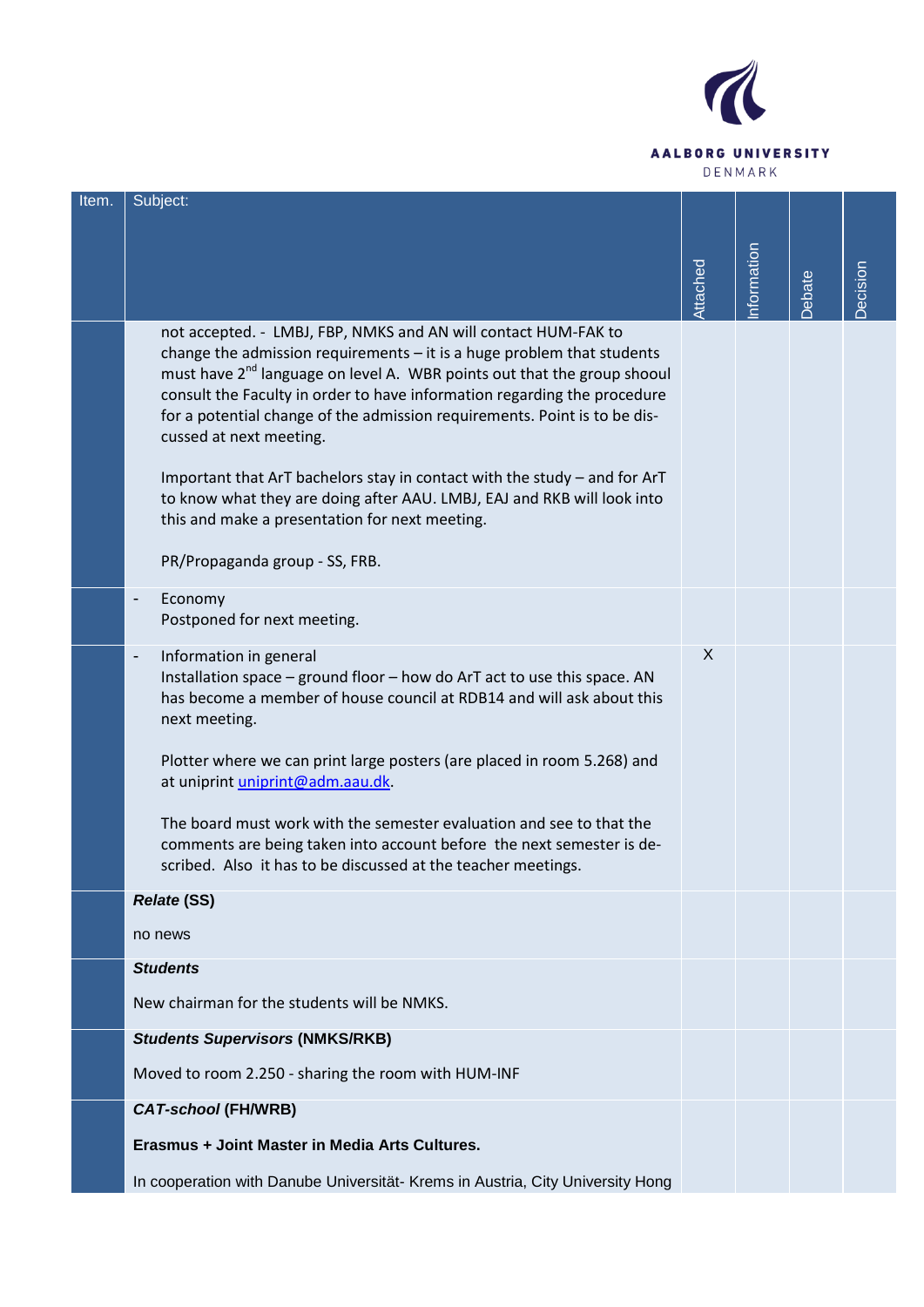

| Item. | Subject:                                                                                                                                                                                                                                                                                                                                                                                                                                                                    |          |            |       |          |
|-------|-----------------------------------------------------------------------------------------------------------------------------------------------------------------------------------------------------------------------------------------------------------------------------------------------------------------------------------------------------------------------------------------------------------------------------------------------------------------------------|----------|------------|-------|----------|
|       |                                                                                                                                                                                                                                                                                                                                                                                                                                                                             | Attached | nformation | ebate | Decision |
|       | Kong in China, University of Lodz in Poland, AAU contributes to the Master<br>Degree with 8 <sup>th</sup> semester Experience Design and potentially Master Project,<br>The application has been positively evaluated by the EU. National accredita-<br>tion will commence immediately. Morten, Falk, Winnie will work on the applica-<br>tion for accreditation together with the Faculty. Deadline for the application for<br>accreditation is October 15 <sup>th</sup> . |          |            |       |          |
|       | <b>Quality Assurance</b>                                                                                                                                                                                                                                                                                                                                                                                                                                                    |          |            |       |          |
|       | AAU will submit the application for accreditation of the institution in May 2015.<br>Therefore the studyboards are all kindly asked to immediately implement and<br>follow standard procedures and regulations regarding, semester descriptions,<br>evaluation of courses, semesters and educations, Drop out analyses, strategy<br>and plan of action, close contact with alumni, close dialogue with potential<br>employers (including advisory board) etc.               |          |            |       |          |
|       | WBR and FH will work closely together with AN and SS to ensure that all pro-<br>cedures are in place.                                                                                                                                                                                                                                                                                                                                                                       |          |            |       |          |
|       | <b>Fall 2014 (SS)</b>                                                                                                                                                                                                                                                                                                                                                                                                                                                       |          |            |       |          |
|       | <b>International coordinator</b>                                                                                                                                                                                                                                                                                                                                                                                                                                            |          | X          |       |          |
|       | <b>LMBJ</b>                                                                                                                                                                                                                                                                                                                                                                                                                                                                 |          |            |       |          |
|       | <b>Semester Guides</b><br>$\overline{\phantom{a}}$                                                                                                                                                                                                                                                                                                                                                                                                                          |          | X          |       |          |
|       | Because of a huge workload this last 2 week - the semester guides is still<br>not done.                                                                                                                                                                                                                                                                                                                                                                                     |          |            |       |          |
|       | They will be sent Monday afternoon - comments to all by e-mail -<br>Wednesday at 12.00.                                                                                                                                                                                                                                                                                                                                                                                     |          |            |       |          |
|       | Complaint on handling of splitting of groups.<br>$\blacksquare$                                                                                                                                                                                                                                                                                                                                                                                                             |          |            | X     |          |
|       | A known deadline for when you can split up groups.                                                                                                                                                                                                                                                                                                                                                                                                                          |          |            |       |          |
|       | ArT-Board will look at other studyboards rules and work out a form for the-<br>se rules. To be worked out for next meeting. Use the rules from other<br>study boards at CAT-school.                                                                                                                                                                                                                                                                                         |          |            |       |          |
|       | What the group has been working on up to now (2 weeks before exhibi-<br>tion) can be used by all members of the group. Work done after this is the<br>property of each student. There must be a dead-line saying 01.12 and<br>01.05.                                                                                                                                                                                                                                        |          |            |       |          |